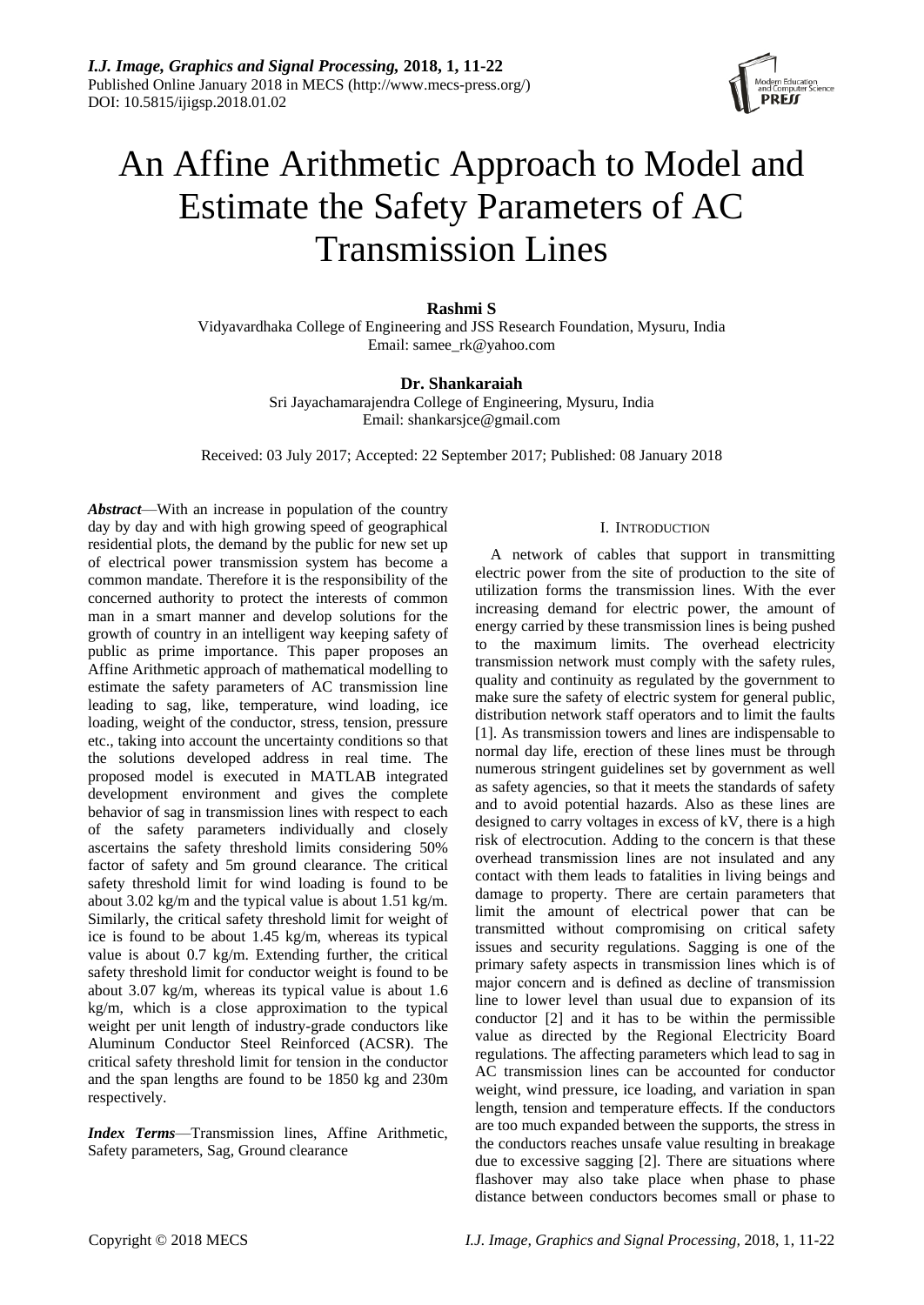tower distance becomes small and it is also certain that the general public is disturbed when the minimum ground clearance is not properly maintained. Many short circuits have also taken place because of phase to phase touch due to increased sagging and wind, ice getting warmer with temperature change etc., Ref. [3]. The conventional method followed to obtain sag value is from lookup curves given by design departments and are prone to make personal errors [4]. The authors of Ref. [5] have calculated the sag error as a weighted sum of partial errors in the state equation and have concluded that the sag error difference between designed and actual transmission line conductor is negligible due to creep and modulus of elasticity, whereas the loading effects on the conductor are large and contribute significantly to final sag error. The modern electric power transmission system for smart power grid has to be planned for improved efficiency, reliability, safety and automated communication technologies [6-7]. The unpredictable appearance of wind and ice accumulation increases the horizontal and vertical loading which makes the calculated data uncertain and hence the requirement for uncertainty model [8]. Thus from the above discussion we see the necessity for an accurate, efficient and error free modelling which bridges theoretical and practical values considering uncertainty, before erecting new transmission systems and is of utmost importance.

Motivated by the above facts the authors propose the affine arithmetic uncertainty model which intends to estimate the safety threshold values for the parameters involved in causing sag in transmission lines. From the previous and ongoing works, many mathematical models are developed with regard to estimating these safety parameters, out of which Affine Arithmetic method closely estimates to give accurate results, as it has a better approach to error and correction analyses for dynamic and probabilistic scenarios. The proposed model isolates each of the parameters when assessing the behavior of sag and plotting of graphs on that particular parameter, without the influence of other parameters. Thus, in the proposed model, the complete behavior of sag in transmission lines is obtained with respect to each of the parameters separately and closely ascertains the safety threshold limits.

# II. RELATED WORK

In the years to count, many mathematical models have been proposed by various authors which are comprehended in this section for their advantages and disadvantages, as well we see that considerable amount of ongoing research is noticed in the field of interest as elucidated below.

The temperature distribution in different layers of transmission line conductors considering ACSR using ANSYS CFX are dealt in by the authors of Ref. [9]. Dynamic line rating is another area of research which gives the updates about the current carrying capacity of the transmission line, and the thermal stresses that occur on the conductors as well as on the insulators and on

other pieces of the equipment [10]. The authors of [11] have carried out an analysis that affect the sag tension model and have analyzed the effect of weather on the conductor tension values. The wind and the rain overload the conductor, besides, the wind cause vibration or movements of the conductor that result in fast variations of the measured tension values according to the authors. Wavelet refined parameters to model temperature using ANFIS has been proposed by the authors of Ref. [12]. Modelling differential equations using MATLAB for various approaches has been dealt by the authors of Ref. [13]. A design which considers thermal transient state of conductors by taking into account the thermal inertia of the line as well as prediction values of influencing parameters has been presented in [14]. WSN based efficient monitoring systems are being developed for transmission lines which are capable of transmitting the necessary data to the concerned [15].

The authors of [4] have proposed an iterative technique to estimate sag considering stress equations which are solved in an iterative manner, as computer programs handle iterative methods much better and as imaginary numbers and phase considerations can be avoided. The main drawback of this method is that it cannot address uncertainty and have not considered different safety parameters for calculation. An outdoor test setup for finding the variations in temperature due to ampacity and computer programs to determine sag was proposed by the authors of [16]. The authors have considered only temperature as the safety parameter. The authors of Ref. [17] have proposed a mathematical model using finite difference scheme and heat transfer equations and have suggested for increased electricity for melting ice and reduce sag which is difficult to accept in practical situations. Also ice loading is the only parameter considered. The authors of Ref. [18] have used an Analytical method to calculate the mechanical tension on transmission line conductors which results in sag. The authors have used a simple polynomial equation which cannot be fitted for real time uncertainty situations. Interval arithmetic is another method which is based on an approach called "Unknown but bounded" in which upper and lower limits on the uncertainties are assumed without probability distributions [19].

In comparison with the above methods, the proposed affine arithmetic method can be applied for unbounded conditions, models uncertainty, effectively keeps track of truncation errors and round off errors, giving accurate and error free results.

#### III. MATHEMATICAL MODELLING

Affine Arithmetic (AA) is one among the several Self Validated (SV) algorithms developed, which can deal with real world problems with prevalence of uncertainty. Several constraints such as vagueness in data set, error assessment of results obtained, ease of assimilation into a probabilistic model etc., determine which method best suits the intended application. Affine Arithmetic is a modified form of Interval Arithmetic (IA). Several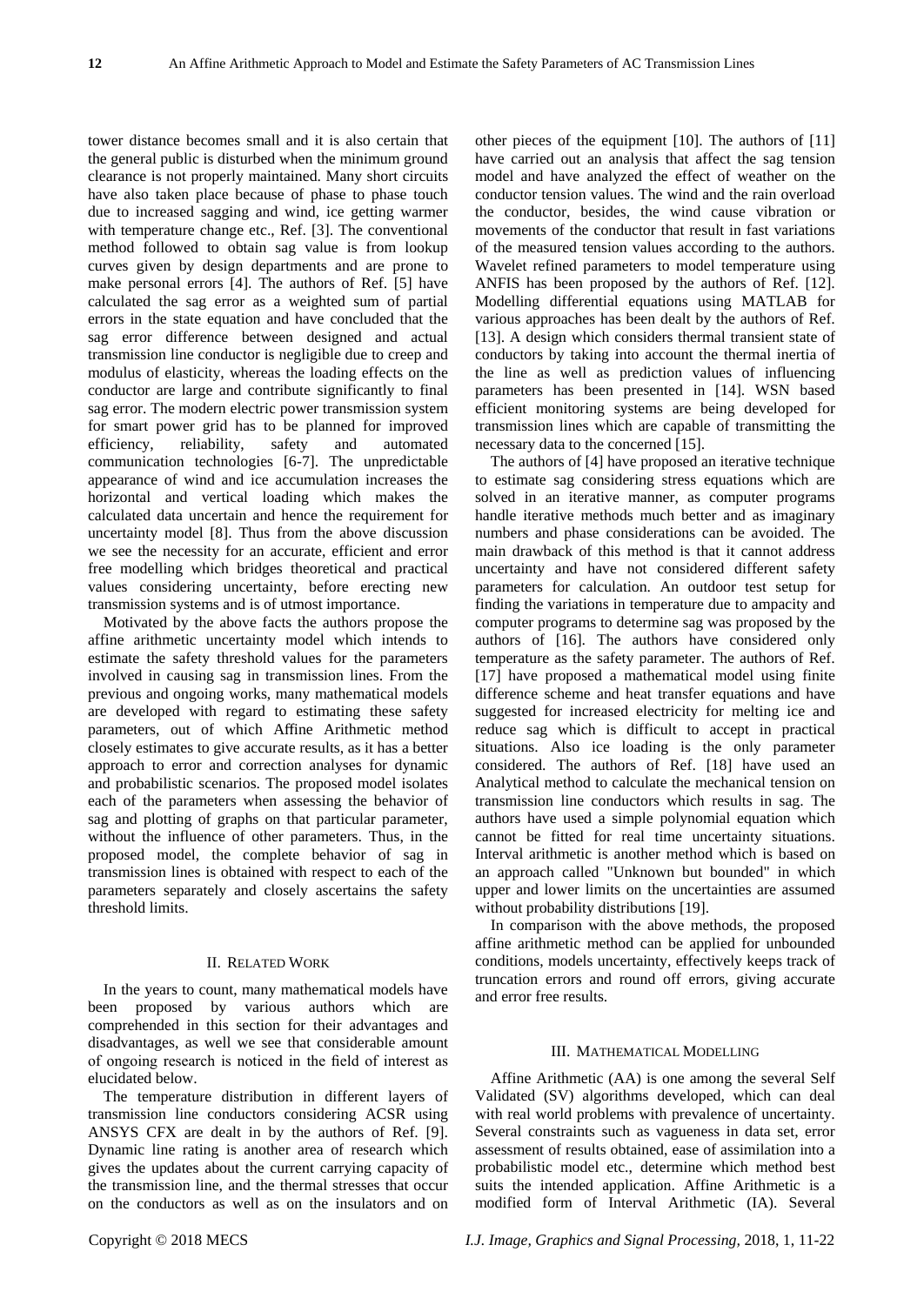problems have been addressed successfully using affine form with uncertain measurement which was previously solved by interval mathematics. AA like IA can be used to manipulate imprecise values due to input and measurement errors without upper and lower bounds as in the case of IA [8].

Affine arithmetic is represented by,

$$
\hat{x} = x_0 + \sum_{i=1}^n x_i \epsilon_i \tag{1}
$$

Where,

 $\hat{x}$  = affine form  $x_0$  = central value

 $x_i$  = partial deviation

 $\epsilon_i$  = symbolic variable which lies in the interval [-1, 1]

In order to redefine basic operations and non-affine operations let us consider the following two affine forms,

$$
\hat{x} = x_0 + \sum_{j=1}^n x_j \epsilon_j \tag{2}
$$

$$
\hat{y} = y_0 + \sum_{j=1}^{n} y_j \epsilon_j \tag{3}
$$

Addition of two affine forms is represented as,

$$
\hat{x} \pm \hat{y} = (x_0 \pm y_0) + \sum_{j=1}^n (x_j \pm y_j)\epsilon_j \tag{4}
$$

Addition of a constant to an affine form is given by,

$$
b \pm \hat{x} = (b \pm x_0) + \sum_{j=1}^{n} x_j \epsilon_j \tag{5}
$$

Multiplication of an affine form by a constant is represented as,

$$
b\hat{x} = bx_0 + \sum_{j=1}^n bx_j \epsilon_j \tag{6}
$$

The multiplication of two affine forms is formalized as,

$$
\hat{x}\hat{y} = (x_0y_0) + \sum_{j=1}^n (x_0y_j + x_jy_0)\epsilon_j \n+ \sum_{j=1}^n |x_j| \sum_{j=1}^n |y_j| \epsilon_{n+1}
$$
\n(7)

Many of the mathematical operations such as square, square root, trigonometric, logarithmic etc., are not affine operations. In order to approximate these functions, interval approximation, min range approximation and Chebyshev approximation are commonly used and also from literature Chebyshev method yields high accuracy with reduced error.

Consider Fig.1 which shows a typical transmission line conductor suspended between the two towers A and B, subjected to sag due to various loading such as wind, ice, own weight of the conductor and horizontal tension. The various notations used in the figure can be understood as we run through the modelling. It is very important to note that there should be a minimum clearance of 5m between the ground level and the lowest point of conductor sag as depicted in Fig.1, in order to ensure the safety of public.



The wind loading on the conductor is given by,

$$
W_w = P_w [D + 2t]
$$
 (8)

Where,

 $W_w$  = Weight due to wind loading (kg/m)  $P_w$  = Wind pressure (kg/m<sup>2</sup>)  $D =$  diameter of the conductor (m)  $t =$  thickness of ice (m)

The ice loading on conductor is given by the equation,

$$
W_i = 3.14 \, W_{ice} \, [ \, D + t \, ] \tag{9}
$$

Where,

 $W_i$  = Weight due to ice loading (kg)  $W_{ice}$  = weight of ice (kg/m)

The total weight on the conductor is given by the sum of the following,

- (a) Bare conductor weight which acts vertically
- (b) Ice loading on conductor which acts vertically
- (c) Wind loading which acts horizontally

The total weight is now given by the resultant of all these i.e.,

$$
W_t = \sqrt{(W_c + W_i)^2 + (W_w)^2} + q \tag{10}
$$

Where,

 $W_t$  = Total weight on conductor (kg/m)  $q =$  factor of weight (constant)

 $W_c$  = bare conductor weight

The horizontal tension H is given by,

$$
H = \frac{W_t S^2}{8d} \tag{11}
$$

Where,

 $S =$ span length of transmission line.  $d =$ sag.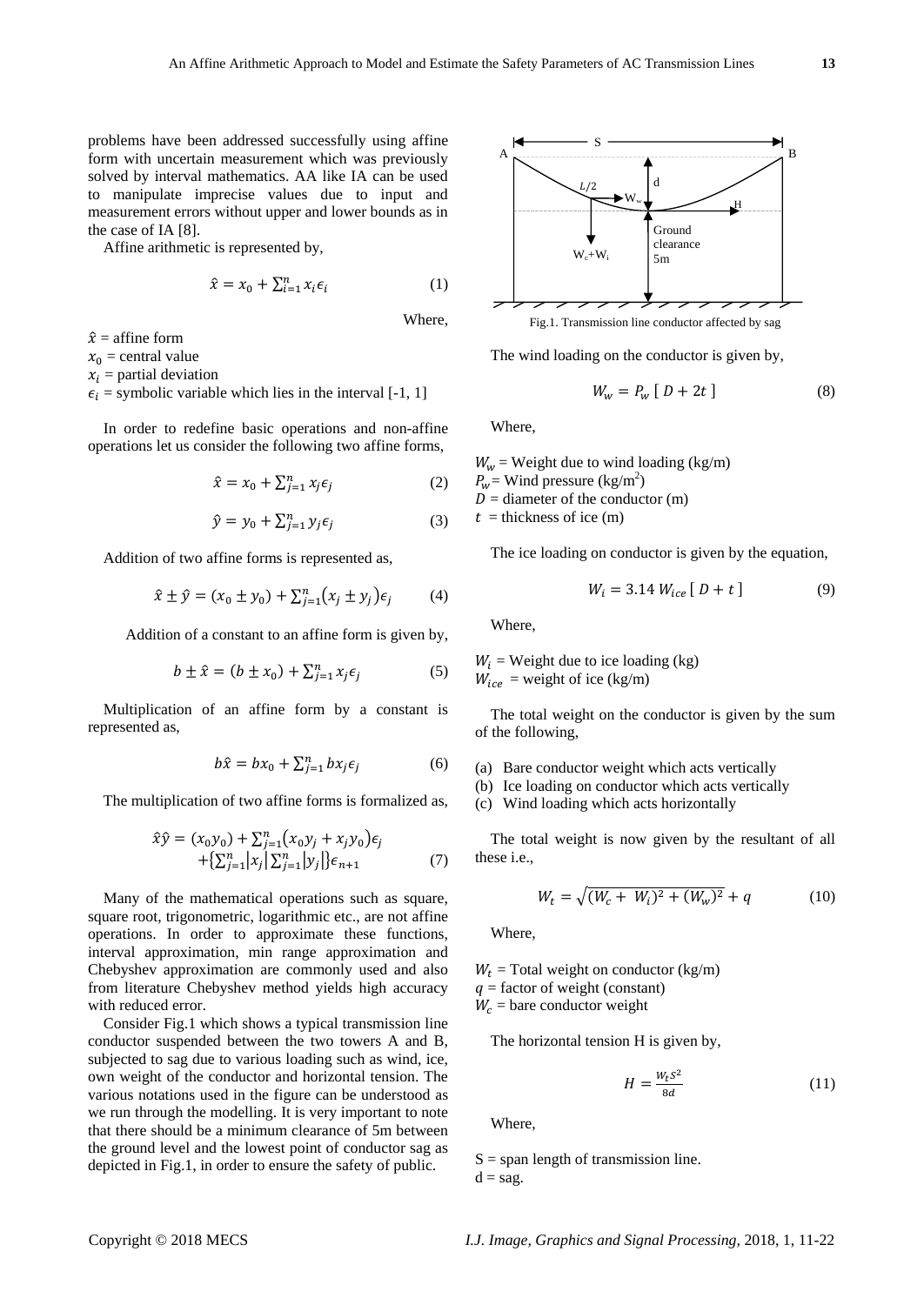The initial conductor length  $L_0$ , without the effect of various loading is given by,

$$
L_0 = S + \frac{2.667d^2}{s} \tag{12}
$$

Equations (8) to (12) are applicable for fixed point calculations without considering various uncertainties occurring in overhead transmission line. Each of these equations can be modelled for uncertainty system using AA as below.

#### *A. Modelling of wind pressure*

The wind pressure varies with the wind speed. The wind pressure variation is uncertain in a given day due to frequent change in temperature. Let  $P_{w \text{ (min)}}$  and  $P_{w \text{ (max)}}$ are the minimum and maximum wind pressures. Then affine form of wind pressure is given by,

$$
\widehat{P_w} = \left[ \frac{\left[ P_w(\min) + P_w(\max) \right]}{2} + \frac{\left[ P_w(\max) - P_w(\min) \right] * \epsilon_k}{2} \right] \tag{13}
$$

Where,

k is an element of natural number.

The affine form for the  $i<sup>th</sup>$  iteration can be written using equation (2) as,

$$
\widehat{P_w} = P_{w,0} + \sum_{l=1}^{m} P_{w,l} \, \varepsilon_{p,l} \tag{14}
$$

Where,

 $\widehat{P_{w}}$  = wind pressure in affine form  $P_{w,0}$  = central value of wind pressure  $P_{w,l}$  = partial deviation of wind pressure  $\varepsilon_{n,l}$  = noise symbol

The size of index term is usually m $\geq$ 1, in the proposed model  $m = 1$  is used.

#### *B. Ice thickness modelling*

The ice thickness in affine form is written as,

$$
\hat{t}_i = t_{i,0} + \sum_{l=1}^{k} t_{i,l} \epsilon_{t,l} \tag{15}
$$

Where,

 $\hat{t}_i$  = ice thickness in affine form  $t_{i,0}$  = central value of ice thickness  $t_{i,l}$  = partial deviation of ice thickness  $\epsilon_{t,l}$  = noise symbol

Once again the index size k is taken equal to 1

# *C. Wind loading*

Observe from equation (8) that the wind loading on conductor depends on wind pressure  $P_w$  and ice thickness t. Now the wind load on conductor in affine form can be obtained by substituting equations (14) and (15) into equation (8) and applying the affine rules given in equations, (2) and (4) to (7), the resulting equation is,

$$
\widehat{W}_{w} = W_{w,0} + \sum_{l=1}^{m} W_{w,l} \epsilon_{p,l} + \sum_{l=1}^{k} W_{w,l} \epsilon_{l,l} + \sum_{l=1}^{r} W_{w,l} \epsilon_{w,l}
$$
\n(16)

Where,

 $\widehat{W}_w$  = Affine form of wind load  $W_{w,0}$  = central value of wind load  $W_{w,l}$  = partial deviation of wind load

 $\epsilon_{p,l}$ ,  $\epsilon_{t,l}$  and  $\epsilon_{w,l}$  represents noise symbol due to wind pressure, ice thickness and affine approximation respectively.

#### *D. Ice loading*

Ice loading on conductor depends on weight of the ice  $W_{ice}$  and thickness of ice t as given in equation (9). Substitution of equation (15) into equation (9) results in affine representation of ice load as,

$$
\widehat{W}_{i} = W_{i,0} + \sum_{l=1}^{k} W_{i,l} \epsilon_{t,l} + \sum_{l=1}^{s} W_{i,l} \epsilon_{i,l} \qquad (17)
$$

In equation (17), the symbols have their usual meanings.

#### *E. Total load on conductor*

From equation (10), it is evident that the total load on conductor is the resultant of the following loads,

- (a) Bare conductor weight  $W_c$
- (b) Weight due to ice loading  $W_i$
- (c) Weight due to wind loading,  $W_w$

Substituting equations (16) and (17) in equation (10), the affine form of total load on the conductor can be obtained as,

$$
\widehat{W}_T = W_{T,0} + \sum_{l=1}^m W_{T,l} \epsilon_{p,l} + \sum_{l=1}^k W_{T,l} \epsilon_{T,l} + \sum_{l=1}^r W_{T,l} \epsilon_{T,l} \tag{18}
$$

 $\epsilon_{p,l}$ ,  $\epsilon_{t,l}$  and  $\epsilon_{T,l}$  represents noise symbol due to wind pressure, ice thickness, and affine approximation respectively.

# *F. Horizontal tension*

The conductor length changes with,

- (a) Thermal expansion due to change in temperature
- (b) Elastic elongation due to horizontal tension

The dependency of conductor length on temperature and horizontal tension is given by,

$$
L = L_0 \left[ 1 + \alpha_T \Delta T \right] \left[ 1 + \frac{\Delta H}{EA} e_c \right] \tag{19}
$$

Where,

Copyright © 2018 MECS *I.J. Image, Graphics and Signal Processing,* 2018, 1, 11-22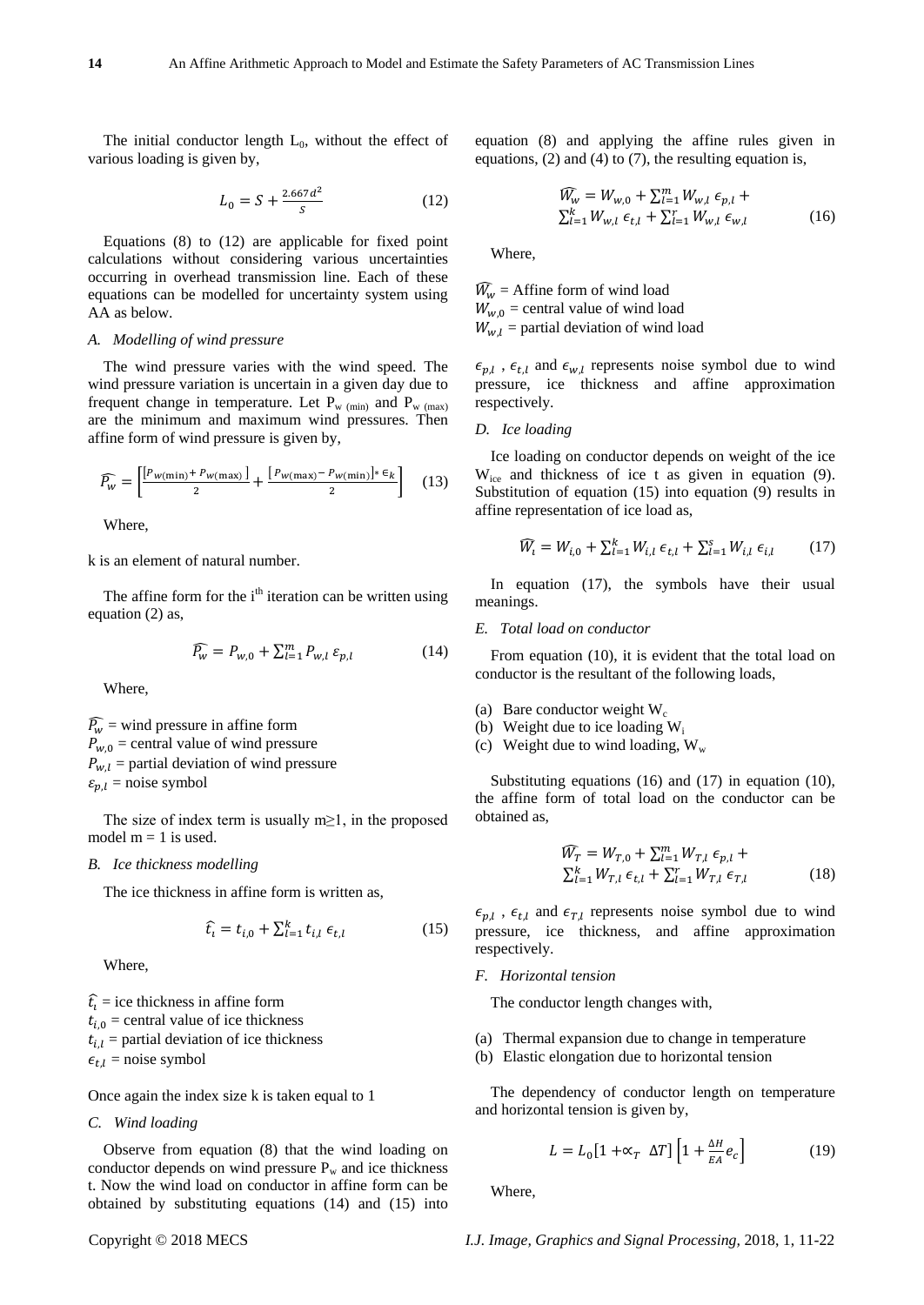$\Delta T = T - T_0 =$ change in temperature  $\Delta H = H - H_0 =$ change in horizontal tension  $\alpha_T$  = co-efficient of thermal expansion  $e_c$  = specific gravity of conductor material  $E = \text{young's modulus}$ A = cross sectional area of conductor

From equation (11),

$$
d = \frac{w_T s^2}{8H} \tag{20}
$$

Substituting equation (20) in (12) and taking  $H = H_0$ ,

$$
L_0 = S + \frac{2.667}{S} \left[ \frac{W_T S^2}{8H_0} \right]^2
$$
  
=  $S + \frac{0.04167 W_T^2 S^3}{H_0^2}$  (21)

Also,

$$
L = S + \frac{0.04167 W_T^2 S^3}{H^2}
$$
 (22)

Substituting equations (21) and (12) in (19) results in,

$$
S + \frac{0.04167 W_T^2 S^3}{H^2} = \left[ S + \frac{0.04167 W_T^2 S^3}{H_0^2} \right]
$$

$$
\left[ 1 + \alpha_T \Delta T \right] \left[ 1 + \frac{\Delta H}{EA} e_c \right]
$$
(23)

The interval value of H can be obtained at a given temperature using equation (23). The affine form of H is now given by,

$$
\widehat{H_c} = h_{c,0} + \sum_{l=1}^{z} h_{c,l} \,\epsilon_{h,l} \tag{24}
$$

*G. Sag*

The sag depends on wind loading, ice loading and horizontal tension. Thus the sag in affine form can be represented by,

$$
\widehat{d_c} = d_{c,0} + \sum_{l=1}^{m} d_{c,l} \epsilon_{p,l} + \sum_{l=1}^{k} d_{c,l} \epsilon_{t,l} \n+ \sum_{l=1}^{z} d_{c,l} \epsilon_{h,l} + \sum_{l=1}^{v} d_{c,l} \epsilon_{d,l}
$$
\n(25)

#### *H. Conductor Length*

The conductor length also depends on wind loading, ice loading and horizontal tension. Therefore the conductor length in affine form is given by,

$$
\widehat{L_c} = l_{c,0} + \sum_{l=1}^{m} l_{c,l} \epsilon_{p,l} + \sum_{l=1}^{k} l_{c,l} \epsilon_{t,l} + \sum_{l=1}^{k} l_{c,l} \epsilon_{l,l} + \sum_{l=1}^{k} l_{c,l} \epsilon_{l,l}
$$
\n(26)

After finalizing and incorporating all the equations in a mathematical model, the same is programmed in the MATLAB Integrated Development Environment using GUI Processing and the graphs are plotted using MATLAB Graph Plotter as discussed in detail in the next section.

#### IV. IMPLEMENTATION METHODOLOGY

The equations which describe the uncertainty of various parameters like wind loading, ice loading, weight of the conductor, tension, span length etc., as seen from the previous section are mathematically modelled to obtain the critical safety threshold limit against each of the parameters considered individually and the sag dependence on each of these parameters through graphical output representations are described below in detail. Also the output comparison with respect to Ref. [9] is also shown. According to the authors of Ref. [20] explaining mathematical part using graphical method creates interest among readers.

#### *A. Block Diagram*

Fig.2 shows the proposed block diagram and we can observe the various functionality of each individual block sequentially. The various parameters acting on the transmission line conductor like wind loading, ice loading, conductor weight, tension and span length are modelled using affine arithmetic in MATLAB environment in order to estimate the critical safety threshold value of each parameter with uncertainty as depicted in the block diagram. The proposed mathematical model was executed in the MATLAB integrated development environment using GUI processing tools and the MATLAB graphing tools. The front-end of the GUI tool contains various fields used for inputting the data and the output is obtained in the field of Sag. The screenshot of the frontend of the MATLAB GUI tool – Sag Calculator is as shown in the Fig. 3. We can observe all the input data fields which are required to initialize the set up and also to calculate the sag values by varying the parameters of interest. After entering all the relevant data into their respective input fields, the final sag value is then obtained at the bottom of the GUI tool.



Fig.2. Block Diagram of the Proposed Model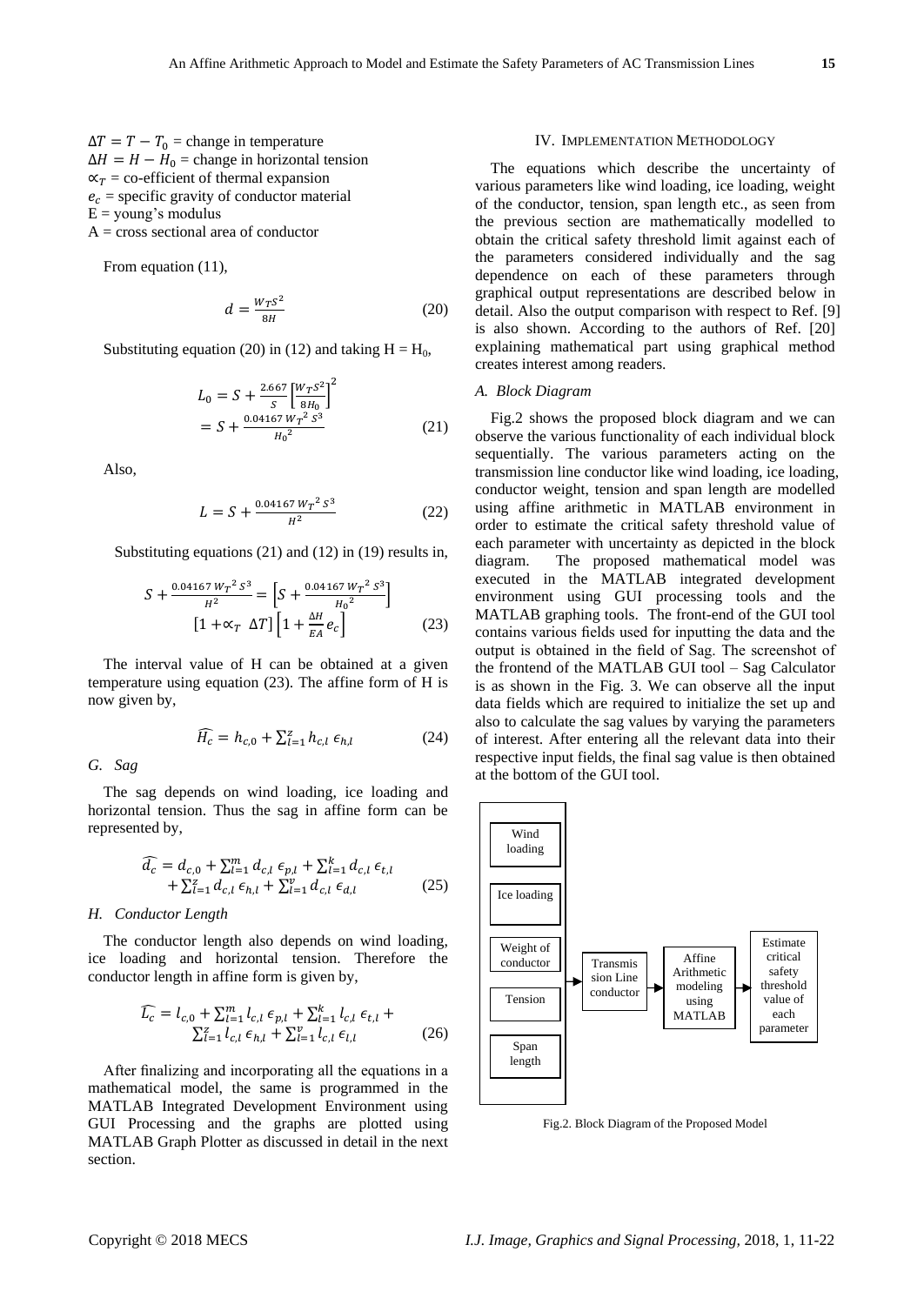| Untitled 1                 |                     | $\Box$ |
|----------------------------|---------------------|--------|
| <b>Sag Calculator</b>      |                     |        |
| Area of Conductor          | $m^2$               |        |
| Spc.Gravity of Material    |                     |        |
| Tension                    | kg                  |        |
| Span                       | m                   |        |
| Weight of Ice              | kg/m                |        |
| <b>Wind Pressure</b>       | kg/m <sup>^2</sup>  |        |
| <b>Stress</b>              | kg/m <sup>n</sup> 2 |        |
| Safety Factor              |                     |        |
| <b>Weight of Conductor</b> | kg/m                |        |
| Weight of Wind             | kg/m                |        |
| Sag                        | m                   |        |
|                            |                     |        |
|                            |                     |        |
|                            |                     |        |
|                            |                     |        |
|                            |                     |        |
|                            |                     |        |
|                            | Calculate           |        |

Fig.3. Frontend of MATLAB GUI tool -Sag Calculator

# *B. Outputs From Proposed Model*

In order to deduce the relationship between the value of the parameter of interest and the sag in transmission lines, only that particular parameter field is varied, keeping rest of the parameters fixed to the typical values. In this method, a complete description of behavior of sag on a particular parameter is obtained independently without the influence from other parameters. After obtaining various graphs with respect to each parameter, the critical threshold limits of 5m clearance from lowest point in transmission line to ground level is taken for determining the maximum permissible limit a parameter can take, beyond which there maybe safety breaching concerns. Thus, the value of the parameter determined nearby to the sag value of approximately 5m from ground level determines its critical safety threshold limit. The various data related to transmission line conductors are taken from the standard ACSR data sheets.

# *1. Dependence of Sag on Wind Loading*

In order to obtain the relationship between the sag and wind loading, the rest of the parameters are set to their respective typical values as in Table 1.

The graph of sag for different wind loading can be observed from Fig.4. The sag values for varying wind loading can be observed from Fig. 5. From the graph it follows that for the sag to be around 5m, the corresponding value of wind loading is found to be approximately 3.02 kg/m, which is the critical safety

threshold value. Taking about half of this critical safety threshold value gives the typical safety value, which is about 1.51 kg/m.

Table 1. Data related to transmission line conductor for wind loading dependence

| Area of Conductor    | $0.0000469$ m2       |
|----------------------|----------------------|
| Specific Gravity     | 7.8140               |
| Tension              | 2860.2 kg            |
| Span                 | 183 m                |
| Weight of Ice        | $0 \text{ kg/m}$     |
| <b>Wind Pressure</b> | $100 \text{ kg/m2}$  |
| <b>Stress</b>        | 15000000 kg/m2       |
| <b>Safety Factor</b> |                      |
| Weight of Conductor  | $1.628 \text{ kg/m}$ |



Fig.4. Dependence of Sag on Wind Loading

| Wind Loading (kg/m) | Sag(m)  |
|---------------------|---------|
| 0.1                 | 2.38720 |
| 0.2                 | 2.40062 |
| 0.3                 | 2.42282 |
| 0.5                 | 2.49255 |
| 0.7                 | 2.59362 |
| 1.0                 | 2.79631 |
| 1.2                 | 2.96004 |
| 1.5                 | 3.23989 |
| 1.7                 | 3.44497 |
| 2.0                 | 3.77432 |
| 2.5                 | 4.36637 |
| 3.0                 | 4.99558 |
| 3.5                 | 5.64956 |

Fig.5. Wind loading and its corresponding sag values

### *2. Dependence of Sag on Weight of Ice*

In order to obtain the relationship between the sag and weight of ice, the rest of the parameters are set to their respective typical values as in Table 2.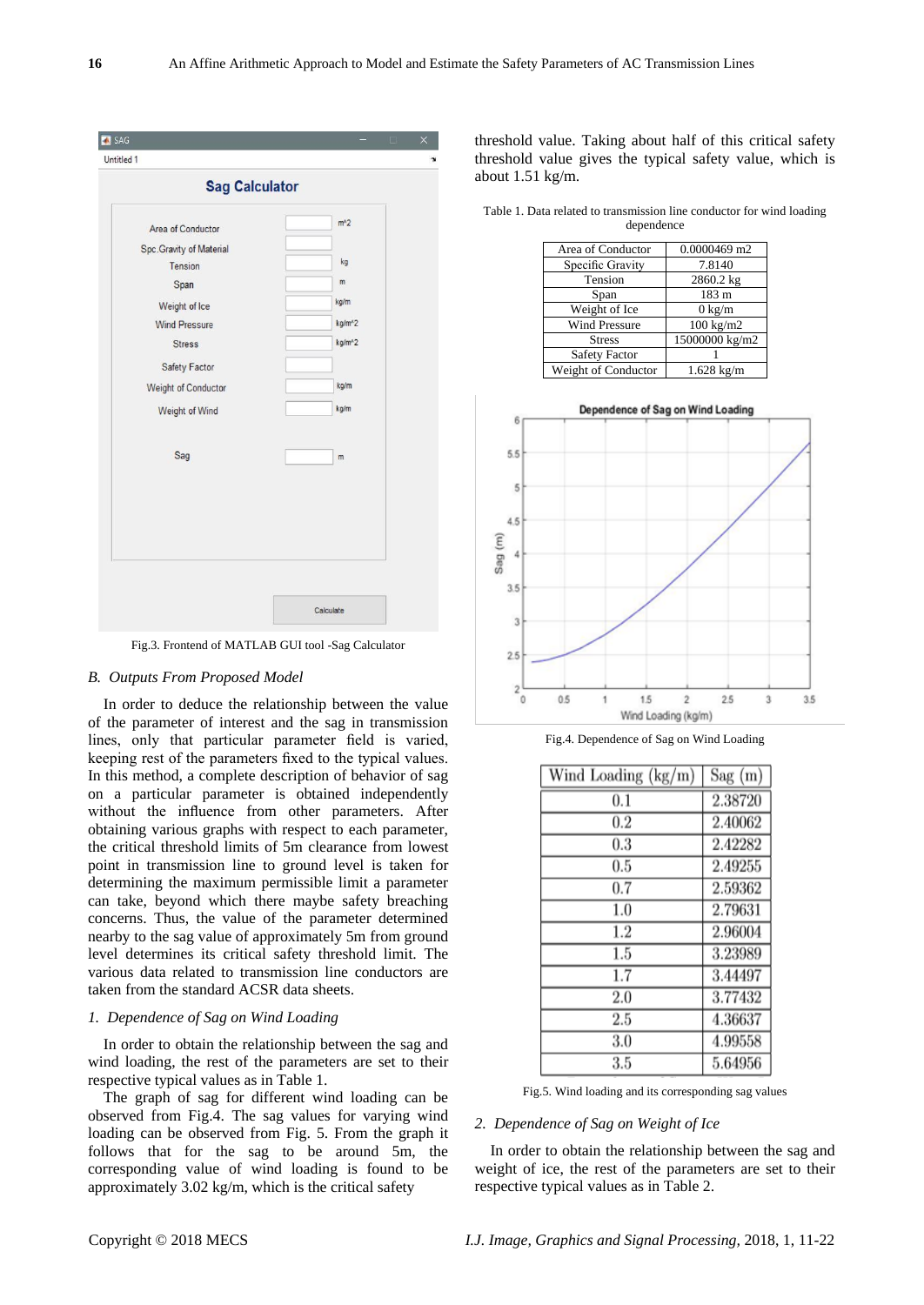|  |            | Table 2. Data related to transmission line conductor for ice loading |
|--|------------|----------------------------------------------------------------------|
|  | dependence |                                                                      |

| Area of Conductor    | 0.0000469 m2        |
|----------------------|---------------------|
| Specific Gravity     | 7.8140              |
| Tension              | 2860.2 kg           |
| Span                 | 183 <sub>m</sub>    |
| Weight of Wind       | $1.51 \text{ kg/m}$ |
| <b>Wind Pressure</b> | $100 \text{ kg/m2}$ |
| <b>Stress</b>        | 15000000 kg/m2      |
| <b>Safety Factor</b> |                     |
| Weight of Conductor  | $1.628$ kg/m        |

The sag values for varying ice loading can be observed from Fig.6. The graph of sag for different ice loading can be seen from Fig.7. From the graph, it follows that for the sag to be around 5m, the corresponding value of weight of ice is found to be approximately 1.45 kg/m, which is the critical safety threshold value. Taking about half of this critical safety threshold value gives the typical safety value which is about 0.7 kg/m.

| Weight of Ice (kg/m) | $Sag$ (m) |
|----------------------|-----------|
| 0.1                  | 3.0900    |
| 0.2                  | 3.16085   |
| 0.3                  | 3.35520   |
| 0.5                  | 3.51047   |
| 0.6                  | 3.63100   |
| 0.7                  | 3.75323   |
| 0.8                  | 3.82702   |
| 0.9                  | 3.90222   |
| 1.0                  | 4.12872   |
| $1.2\,$              | 4.48518   |
| 1.5                  | 4.97724   |
| $\overline{1.7}$     | 5.24268   |
| 2.0                  | 5.74580   |
| 2.5                  | 6.42815   |

Fig.6. Wight of Ice and its corresponding sag values



Fig.7. Dependence of Sag on Weight of Ice

#### *3. Dependence of Sag on Conductor Weight*

In order to obtain the relationship between the sag and conductor weight, the rest of the parameters are set to their respective typical values as in Table 3.

| Area of Conductor    | 0.0000469 m2        |
|----------------------|---------------------|
| Specific Gravity     | 7.8140              |
| Tension              | 2860.2 kg           |
| Span                 | 183 m               |
| Weight of Ice        | $0 \text{ kg/m}$    |
| <b>Wind Pressure</b> | $100 \text{ kg/m2}$ |
| <b>Stress</b>        | 15000000 kg/m2      |
| <b>Safety Factor</b> |                     |
| Weight of Wind       | $1.51 \text{ kg/m}$ |

Table 3. Data related to transmission line for conductor weight dependence

The sag values for varying conductor weight can be observed from Fig. 8. The graph of sag for different weights on the conductor can be realized from Fig. 9. From the graph it follows that for the sag to be around 5m from ground level, the corresponding value of conductor weight per unit length between two poles is found to be approximately 3.07 kg/m, which is the critical safety threshold value. Taking about half of this critical safety threshold value gives the typical value, which is about 1.6 kg/m, which is a close approximation to the typical weight per unit length of industry-grade conductors like Aluminum Conductor Steel Reinforced (ACSR).

| Conductor Weight (kg/m) | Sag(m)  |
|-------------------------|---------|
| 1.0                     | 2.6385  |
| $1.1\,$                 | 2.72241 |
| $1.2\,$                 | 2.81144 |
| 1.3                     | 2.90512 |
| 1.4                     | 3.00301 |
| 1.5                     | 3.10472 |
| 1.6                     | 3.20988 |
| 1.7                     | 3.31816 |
| 1.8                     | 3.42927 |
| 1.9                     | 3.54295 |
| 2.0                     | 3.65894 |
| 2.5                     | 4.26703 |
| 3.0                     | 4.90899 |
| 3.5                     | 5.57314 |
| 4.0                     | 6.25241 |

Fig.8. Sag values for different conductor weight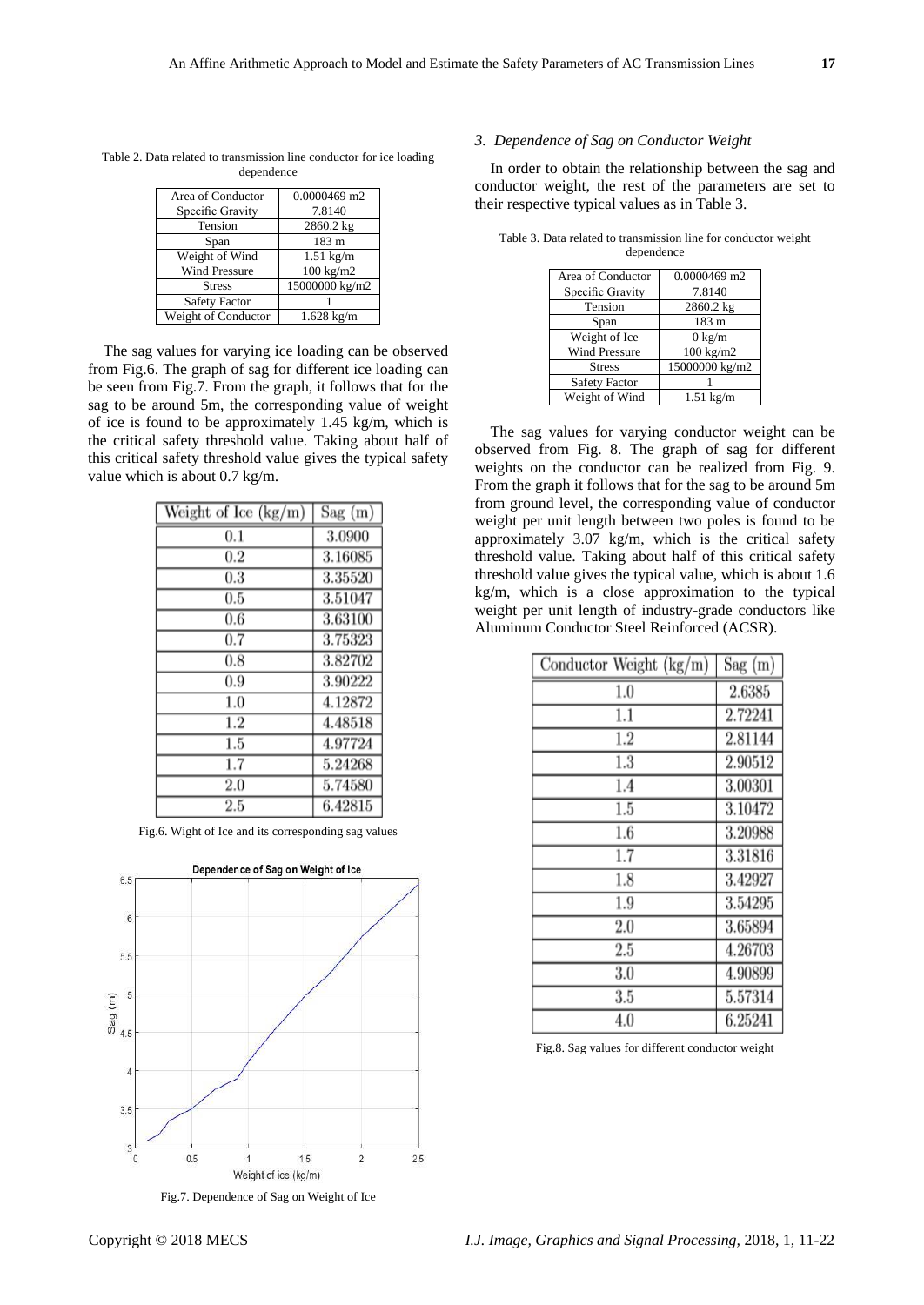

# *4. Dependence of Sag on Tension*

In order to obtain the relationship between the sag and tension present in the conductor, the rest of the parameters are set to their respective typical values, as in Table 4.

Table 4. Data related to transmission line conductor for Tension dependence

| Area of Conductor    | $0.0000469$ m2       |
|----------------------|----------------------|
| Specific Gravity     | 7.8140               |
| Weight of Wind       | $1.51 \text{ kg/m}$  |
| Span                 | 183 m                |
| Weight of Ice        | $0 \text{ kg/m}$     |
| <b>Wind Pressure</b> | $100 \text{ kg/m2}$  |
| <b>Stress</b>        | 15000000 kg/m2       |
| <b>Safety Factor</b> |                      |
| Weight of Conductor  | $1.628 \text{ kg/m}$ |

The sag values for different tension can be observed from Fig.10. The graph of sag for different tension in the conductor is seen from Fig.11. It can be seen that the graph in Fig.11 represents a negative correlation between the magnitudes of tension and the sag, implying that more is the tension in the transmission line, lesser is the sag and vice versa. From the graph, it follows that for the sag to be around 5m from ground level, the corresponding value of tension present in the conductor is found to be approximately 1850 kg, which is the critical safety threshold value.

| Tension (kg) | Sag(m)  |
|--------------|---------|
| 3000         | 3.08892 |
| 2950         | 3.14127 |
| 2900         | 3.19543 |
| 2860         | 3.24012 |
| 2800         | 3.30955 |
| 2700         | 3.43213 |
| 2600         | 3.56413 |
| 2500         | 3.70670 |
| 2300         | 4.02902 |
| 2000         | 4.63337 |
| 1850         | 5.00905 |
| 1800         | 5.14819 |
| 1600         | 5.79172 |
| 1500         | 6.17783 |

Fig.10. Sag values for different Tension



Fig.11. Dependence of Sag on Tension

# *5. Dependence of Sag on Span Length*

In order to obtain the relationship between the sag and the span length, the rest of the parameters are set to their respective typical values, as in Table 5.

Table 5. Conductor data for span length dependence

| Area of Conductor    | 0.0000469 m2         |
|----------------------|----------------------|
| Specific Gravity     | 7.8140               |
| Tension              | 2860.2 kg            |
| Weight of Ice        | $0 \text{ kg/m}$     |
| <b>Wind Pressure</b> | $100 \text{ kg/m2}$  |
| <b>Stress</b>        | 15000000 kg/m2       |
| <b>Safety Factor</b> |                      |
| Weight of Conductor  | $1.628 \text{ kg/m}$ |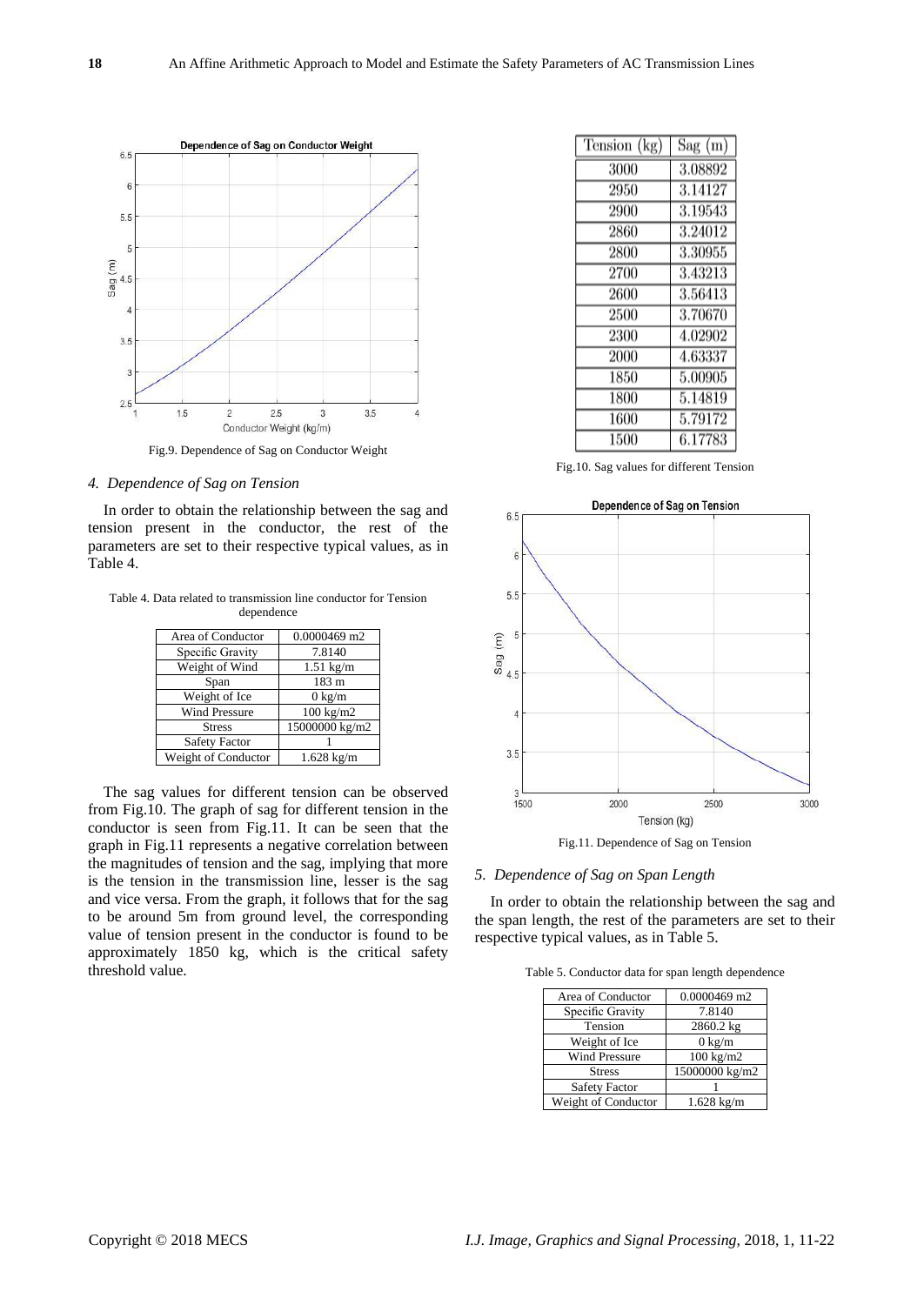The sag values for different span length can be observed from Fig.12. The graph of sag for different span lengths is seen from Fig.13. It can be seen that the curve denotes a non-linear relationship with positive correlation, implying that the increase in span length also increases the sag as the total weight acting throughout the length of the conductor between two support poles increases. From the graph of Fig.13 it follows that for the sag to be around 5m from ground level, the corresponding value of span length is found to be approximately 230m, which is the critical safety threshold value.

| Span Length (m) | Sag(m)  |
|-----------------|---------|
| 100             | 0.96745 |
| 110             | 1.17061 |
| 120             | 1.39313 |
| 130             | 1.63499 |
| 140             | 1.89620 |
| 150             | 2.17676 |
| 160             | 2.47667 |
| 180             | 3.13454 |
| 200             | 3.86980 |
| 220             | 4.68246 |
| 230             | 5.11781 |
| 250             | 6.04656 |

Fig.12. Sag values for different span lengths



#### *C. Comparison With Existing Models*

Though there are various mathematical models proposed previously on the topic of interest, the Abebe's Sag Tension Model Ref. [8] gives the favorable theoretical base work and data sets best suited for comparison and validation of the proposed model, and also it is noteworthy to mention here that other models do not take uncertainty into consideration. The results obtained for the parameters-wind loading, weight of ice and conductor weight are compared with Abebe's Sag

Tension Model and we see that our proposed model has better accuracy and efficiency as it gives the critical safety threshold value at much lower levels from safety perspective which is validated through Fig. 14, 15 and 16. The other drawback of Abebe's Sag Tension Model is that it varies all parameters simultaneously, along with wind loading (Fig.14). This does not contribute to the resultant sag values because rest of the parameters act vertically downwards, whereas wind acts horizontally and thereby do not have any collateral effect on the sag in transmission lines subjected to varying wind loads. Also the authors of Ref. [8] follow a deterministic approach, whereas for situations like open transmission line conductors which are subjected to high level of uncertainty should be dealt in a probabilistic manner as followed in the proposed method.



Fig.14. Comparison Graph of Sag v/s Wind Loading



Fig.15. Comparison Graph of Sag v/s Weight of Ice

The comparison graph plots of both the proposed model and Abebe's Sag Tension Model are varied for the values of weight of ice over the same intervals( Fig. 15), keeping the rest of the parameters at their respective typical values. It can be noticed that there is a small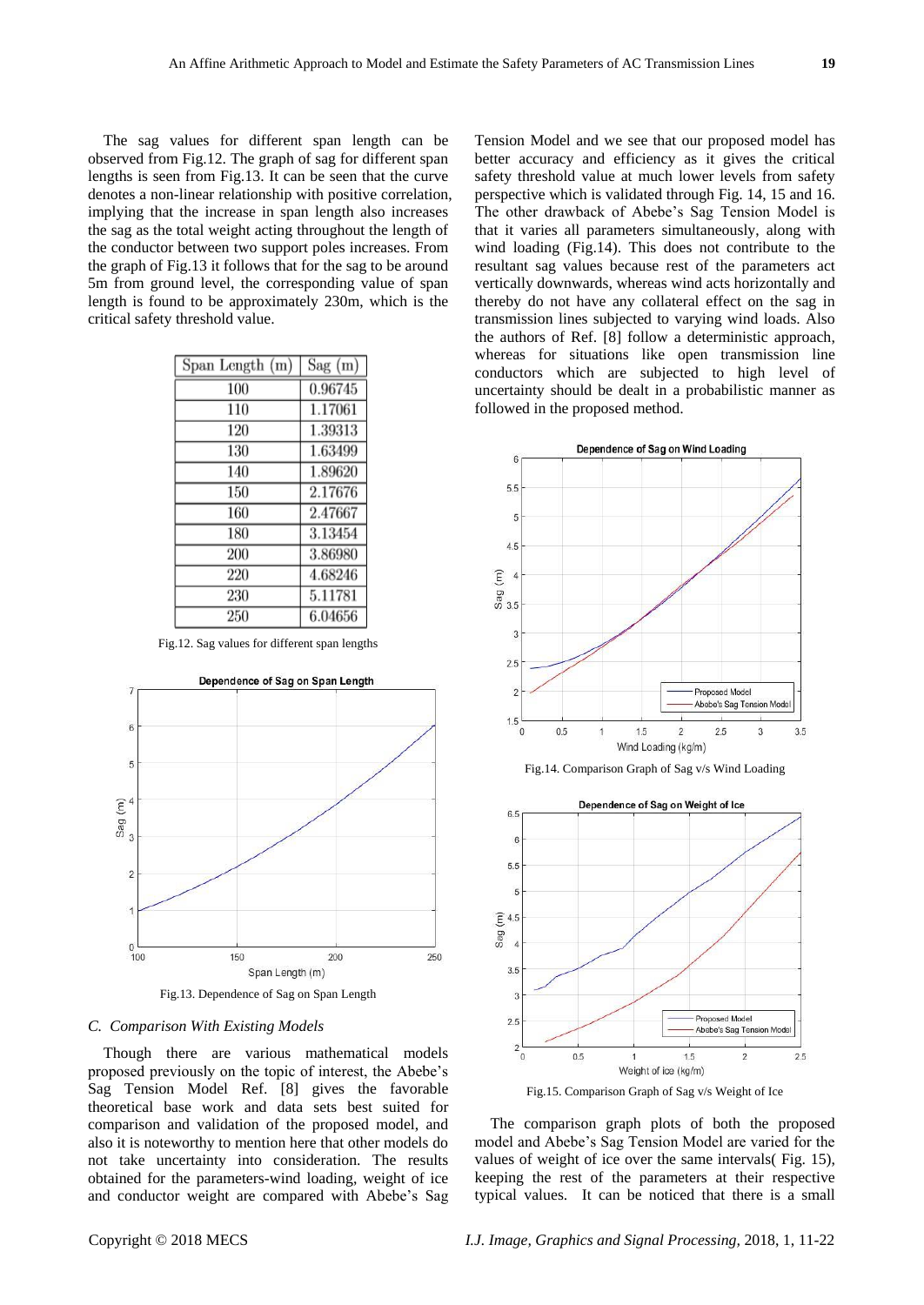discrepancy between the two plots; the reason being that Abebe's Sag Tension Model took into account varying all the parameters simultaneously, including tension. It has been noticed that tension has a negative correlation with respect to the sag, implying that higher the values of sag present in the conductor, lower is the resultant sag values. Hence, the dip in the graph of Abebe's Sag Tension Model is because of the effects acting on behalf of tension variances in the transmission lines. However, the graph obtained from the proposed model accurately indicates all the values of the parameters which the transmission line is subjected to while computing the sag values by varying the weight of ice independently.

The proposed model keeps all other parameters constant (Fig. 16) while only the weight of the conductor is varied, which accounts for different industry grades of conductors being used; unlike in Abebe's Sag Tension Model where the sag values are calculated by varying other parameters simultaneously to obtain the results.



Fig.16. Comparison Graph of Sag v/s Conductor Weight

| <b>Reference</b><br>Paper | <b>Methodology</b>                                | <b>Safety Parameter</b><br>Considered                                         | Uncertainty<br><b>Addressed</b> |
|---------------------------|---------------------------------------------------|-------------------------------------------------------------------------------|---------------------------------|
| [4]                       | Iterative technique                               | <b>Stress</b>                                                                 | No                              |
| $[16]$                    | Computer Program                                  | Temperature                                                                   | No                              |
| $[17]$                    | Finite difference<br>scheme                       | Ice loading                                                                   | N <sub>0</sub>                  |
| [18]                      | Analytical method                                 | Tension                                                                       | No                              |
| [8]                       | Interval<br>Arithmetic/Basic<br>Affine Arithmetic | Wind Loading, Ice<br>Loading, Conductor<br>weight                             | Yes                             |
| Proposed<br>Model         | Affine Arithmetic<br>approach                     | Wind Loading, Ice<br>Loading, Weight of<br>conductor, Tension,<br>Span Length | Yes                             |

Table 6. Comparison of Proposed Model with other Existing models

Therefore, the results obtained from the proposed model can be interpreted for the dependency relationship between sag and the conductor weight with more accuracy as it is not influenced by the effects of other parameter variations. The proposed model is also compared with other related works as shown in Table 6. From the table we see that the proposed method addresses all safety parameters giving a complete behavioral model with respect to sag and its dependency giving importance to uncertainty to solve real time issues.

#### V. CONCLUSION

The authors have proposed an affine arithmetic model to estimate the safety parameters of AC Transmission lines and are successful in envisaging the complete behavior of sag in conductors incorporating the feature of isolating each of the parameters like wind loading, ice loading, conductor weight, tension and span length, whose effects are studied in detail, so that dependence of sag in transmission line can be calculated independently for that particular parameter and are executed in the MATLAB integrated development environment with GUI processing and graphing tool. The overall benefit of the proposed method can be attributed to the efficacious findings of critical safety values against each of the many parameters considered with high degree of uncertainty modelled in a probabilistic approach rather than in a deterministic way. It is noteworthy to mention here that a comparative study was also carried out taking existing work into consideration and the results after comparison showed a positive correlation. With 50% factor of safety and for a ground clearance of 5m, it can be verified from the graph results that the critical safety threshold limit for wind loading is found to be about 3.02 kg/m and the typical value is about 1.51 kg/m, the critical safety threshold limit for weight of ice is found to be about 1.45 kg/m, whereas its typical value is about 0.7 kg/m, the critical safety threshold limit for conductor weight is found to be about 3.07 kg/m, whereas its typical value is about 1.6 kg/m, which is a close approximation to the typical weight per unit length of industry-grade conductors like Aluminum Conductor Steel Reinforced (ACSR). The critical safety threshold limit for tension in the conductor and the span lengths is 1850 kg and 230m respectively.

#### ACKNOWLEDGEMENT

The authors would like to thank JSS Research Foundation, JSS Mahavidyapeetha, Mysuru and the Management of Vidyavardhaka College of Engineering, Mysuru, Karnataka, India for supporting this research work.

#### **REFERENCES**

- [1] Catherine Baker, John Baker and Hassan Nouri, University of West of England, Bristol, "Sag-Tension Calculation Program for Wood Pole Overhead Lines", IEEE Power Engineering Conference (UPEC), Pages:1-6, DOI: [10.1109/UPEC.2013.6715035](https://doi.org/10.1109/UPEC.2013.6715035)
- [2] Oluwajobi F. I., Ale O. S. and Ariyanninuola A., Department of Electrical and Electronics Engineering Technology Rufus Giwa Polytechnic Owo, Ondo State, Nigeria, "Effect of Sag on Transmission Line", Journal of Emerging Trends in Engineering and Applied Sciences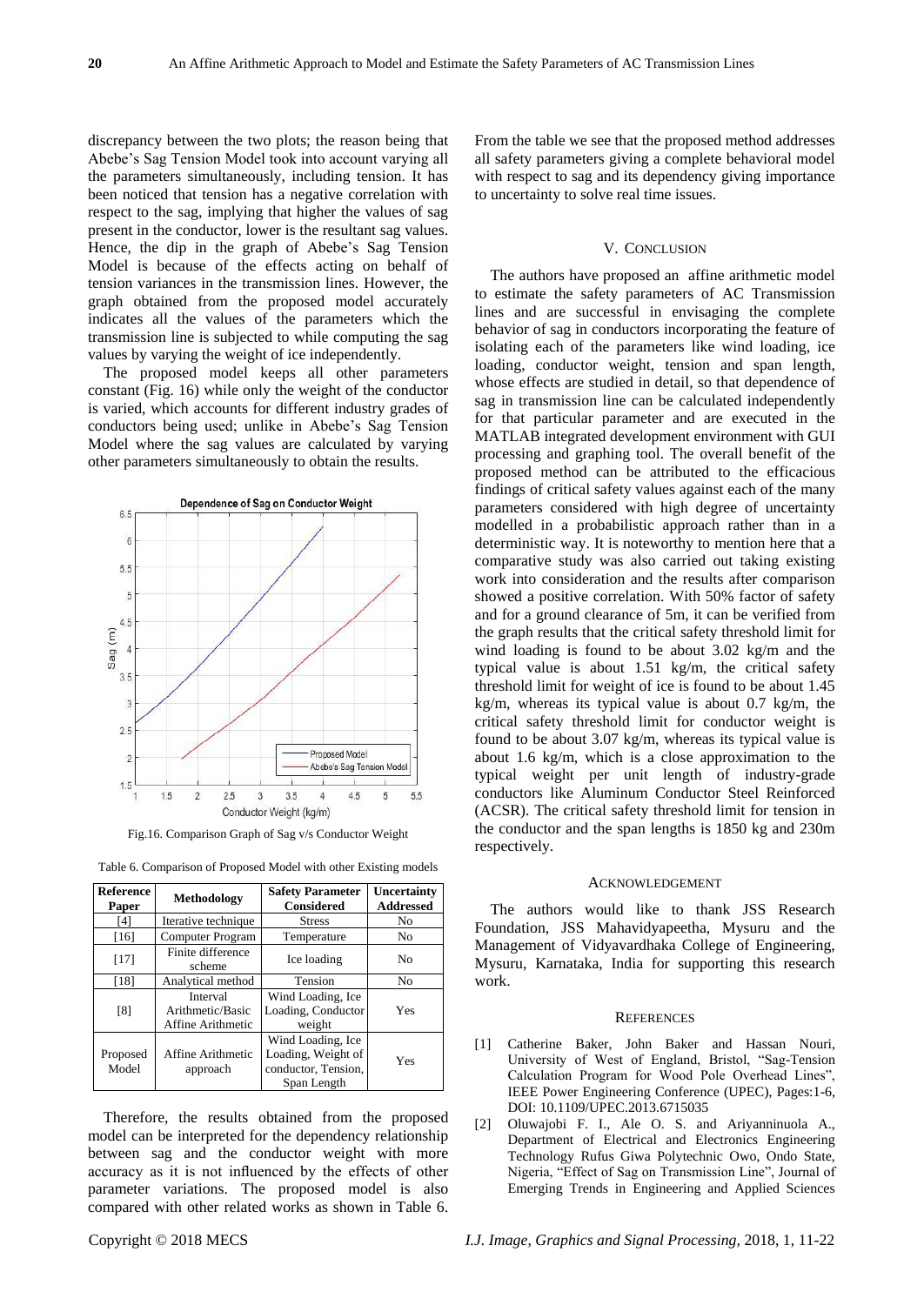(JETEAS) 3 (4): 627-630 Scholarlink Research Institute Journals, 2012(ISSN:21417016).

- [3] V.H.Greisser, " Effects of Ice Loading on Transmission Lines", [Proceedings of the American Institute of](http://ieeexplore.ieee.org/xpl/RecentIssue.jsp?punumber=6530810)  [Electrical Engineers,](http://ieeexplore.ieee.org/xpl/RecentIssue.jsp?punumber=6530810) 1913, Volume: 32, [Issue: 9](http://ieeexplore.ieee.org/xpl/tocresult.jsp?isnumber=6660651) Pages:1745-1762, IEEE Journals and Magazines, DOI: [10.1109/PAIEE.1913.6660662](https://doi.org/10.1109/PAIEE.1913.6660662)
- [4] Liu Yongfu, Zhang Liguo and Wang Jun, "Computation of standard sag of overhead lines for power grid based on mathematical model of iterative technique", Computer Engineering and Technology (ICCET), 2010 2nd International Conference on, Chengdu, 2010, pp. V1-445- V1-448
- [5] A. Polevoy,"Impact of Data Errors on Sag Calculation Accuracy for Overhead Transmission Line," IEEE Transactions on Power Delivery, vol. 29, no. 5, pp. 2040- 2045, Oct. 2014. DOI: [10.1109/TPWRD.2014.2325862](https://doi.org/10.1109/TPWRD.2014.2325862)
- [6] Vehbi C. Gungor, Bin Lu, and Gerhard P. Hancke. "Opportunities and Challenges of Wireless Sensor Networks in Smart Grid", [IEEE Transactions on Industrial](http://ieeexplore.ieee.org/xpl/RecentIssue.jsp?punumber=41)  [Electronics](http://ieeexplore.ieee.org/xpl/RecentIssue.jsp?punumber=41)*.*, vol. 57, issue 10, Oct. 2010, DOI: [10.1109/TIE.2009.2039455](https://doi.org/10.1109/TIE.2009.2039455)
- [7] U.S. Department of Energy, "The smart grid: An introduction", Washington, DC, Sep. 2008.
- [8] Y. M. Abebe and P. M. Rao, "Overhead transmission line sag, tension and length calculation using affine arithmetic", 2015 IEEE Journal of Power, Communication and Information Technology, DOI:10.1109/PCITC.2015.7438162
- [9] G. Liu, Y. Li, K. Qi, J. Yu and Y. Cai, "Sag calculation difference caused by temperature difference between the steel core and outer surface of overhead transmission lines," 2016 Australasian Universities Power Engineering Conference (AUPEC), Brisbane, QLD, 2016, pp. 1-5. doi:10.1109/AUPEC.2016.77493
- [10] David Balango, Balint Nemeth, University of Technology and Economics Budapest, Hungary, "Predicting conductor sag of power lines in a new model of dynamic line rating", 2015 Electrical Insulation Conference (EIC), Seattle, Washington, USA, June 2015
- [11] M. T. Bedialauneta, E. Fernandez, I. Albizu, A. J. Mazon and K. J. Sagastabeitia, "Factors that affect the sagtension model of an overhead conductor," 2013 IEEE Grenoble Conference, Grenoble, 2013, pp. 1-6. doi: 10.1109/PTC.2013.6652426
- [12] Kandra Deka, "Modeling of Air Temperature using ANFIS by Wavelet Refined Parameters", International Journal of Intelligent Systems and Applications (IJISA), Vol.8, No.1, pp.25-34, 2016. DOI: 10.5815/ijisa.2016.01.04
- [13] Vijay Nehra,"MATLAB/Simulink Based Study of Different Approaches Using Mathematical Model of Differential Equations", International Journal of Intelligent Systems and Applications (IJISA), vol.6, no.5, pp.1-24, 2014. DOI: 10.5815/ijisa.2014.05.01
- [14] D. Balangó, I. Pácsonyi and B. Németh, "Overview of a new dynamic line rating system, from modelling to measurement," 2015 5th International Youth Conference on Energy (IYCE), Pisa, 2015, pp. 1-6. doi: 10.1109/IYCE.2015.7180801, IEEE Conference publications
- [15] Miao Li, Xiao-Bo Chi, Xin-ChunJia, Jun-LiZhang, School of Mathematical Sciences, Shanxi University, Taiyuan 030006, "WSN-Based Efficient Monitoring for Overhead Transmission Line in Smart Grid", Proceedings of the 35th Chinese Control Conference, July 27-28, 2016, Chengdu, China
- [16] R. A. Bush, W. Z. Black, T. C. Champion and W. R. Byrd, "Experimental Verification of a Real-Time Program for the Determination of Temperature and SAG of Overhead Lines", in IEEE Transactions on Power Apparatus and Systems, vol. PAS-102, no. 7, pp. 2284- 2288
- [17] Sadov, S.Y., Shivakumar, P.N., Firsov, D. et al., "Mathematical Model of Ice Melting on Transmission Lines", J Math Model Algor (2007) 6: 273. doi:10.1007/s10852-006-9043-4
- [18] X. Dong, "Analytic Method to Calculate and Characterize the Sag and Tension of Overhead Transmission Lines", in IEEE Transactions on Power Delivery, vol. 31, no. 5, pp. 2064-2071, DOI: [10.1109/TPWRD.2015.2510318,](https://doi.org/10.1109/TPWRD.2015.2510318) Oct. 2016
- [19] H. Shaalan, "Transmission line analysis using interval mathematics," 2012 North American Power Symposium (NAPS),Champaign,IL,2012.doi:10.1109/NAPS.2012.633 6307
- [20] Santosh S. Bujari, Saroja V.Siddamal, "A Survey and Theoretical View on Compressive Sensing and Reconstruction", I.J.Image, Graphics and Signal Processing, 2016, DOI: 10.5815/ijigsp.2016.04.01

#### **Authors' Profiles**



**Rashmi S** received her Bachelor of Engineering in Electrical and Electronics Engineering from National Institute of Engineering, Mysore, affiliated to Visvesvaraya Technological University, Belgaum, Karnataka, and obtained her Master's Degree in the area of VLSI design and embedded systems from Sri Jayachamarajendra College of

Engineering, Mysore, affiliated to Visvesvaraya Technological University, Belgaum, Karnataka. Currently she is pursuing her Ph.D in the area of, Investigating safety parameters of AC transmission lines using Wireless sensor networks. She has 3 Conference and 4 International journal publications to her credit. Recently one of her research papers has been published in Journal of Circuits, Systems and Computers by World Scientific Publishing Co., She is also the life member of ISTE and IETE. Her areas of interest include High voltage Engineering, Power Engineering, Signals and Embedded systems.

At present she is working as Associate Professor in the Department of Electrical and Electronics Engineering at Vidyavardhaka College of Engineering, Mysuru, Karnataka, India with a total teaching experience of 13 years.



**Dr. Shankaraiah** received his B.E. degree in Electronics and Communication Engineering from Mysore University, Mysore, India, in 1994. M.Tech., degree in Digital Electronics and Communication Systems from Mysore University in 1997. He completed Ph.D. from IISc., Bangalore under the guidance of [Prof.,](http://pet.ece.iisc.ernet.in/pallapa/) 

[P.Venkataram,](http://pet.ece.iisc.ernet.in/pallapa/) Dept., of ECE, IISc., Bangalore. He has Investigated a transactions based QoS, Resource management schemes for mobile communications environment. He has more than 22 years of teaching experience in Engineering. He has published more than 20 papers in national and international